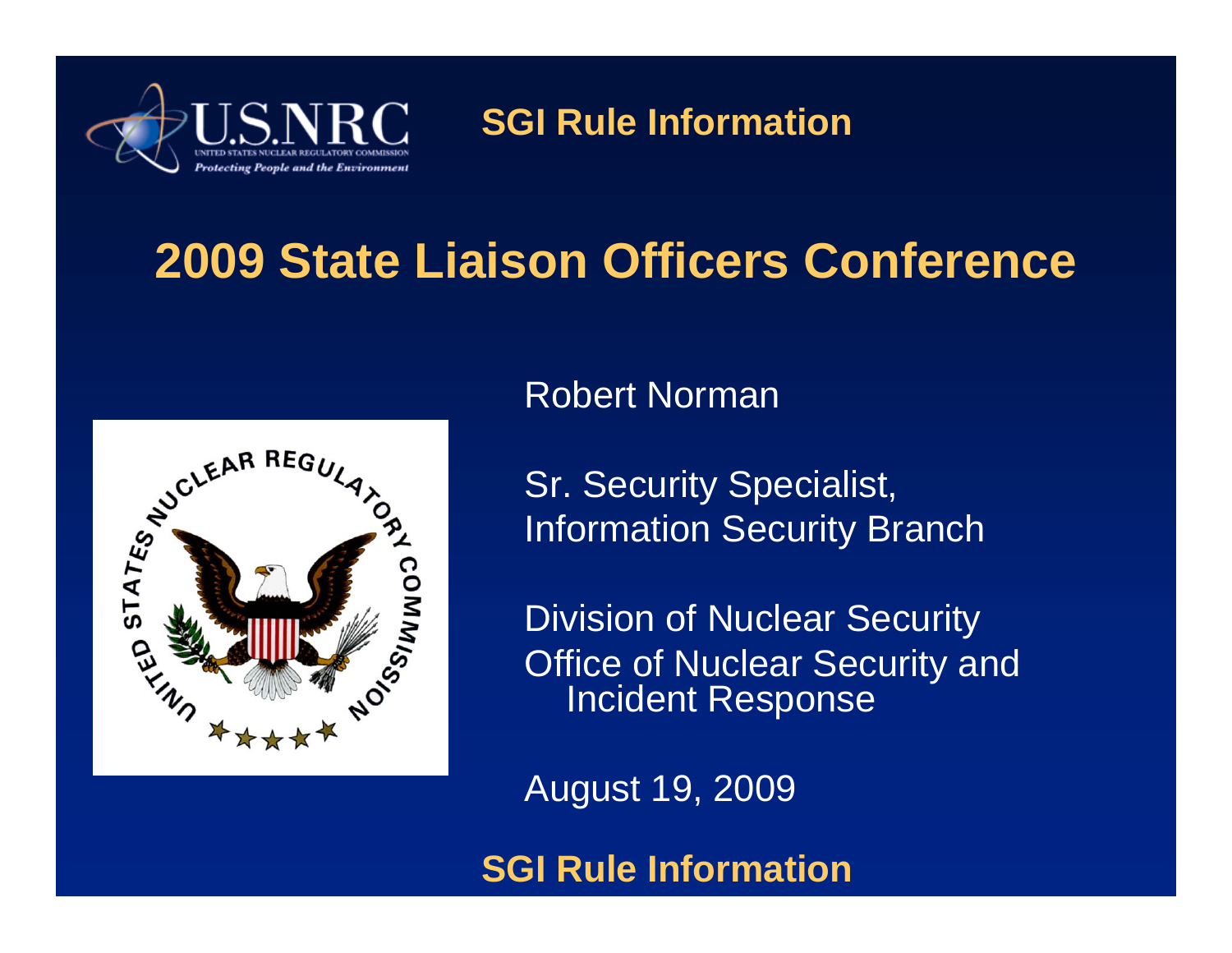

# **Objectives**

- Discuss the content of the Safeguards Information Final Rule 10 Code of Federal Regulations Parts 73.21, 22 and 23 (Protection of Safeguards Information) and address questions related to its implementation.
- Inform the audience of the existence of the NRC Safeguards Information Local Area Network (LAN) Electronic Safe System (SLES), its intended purpose and plans for its migration to other places of authorized use.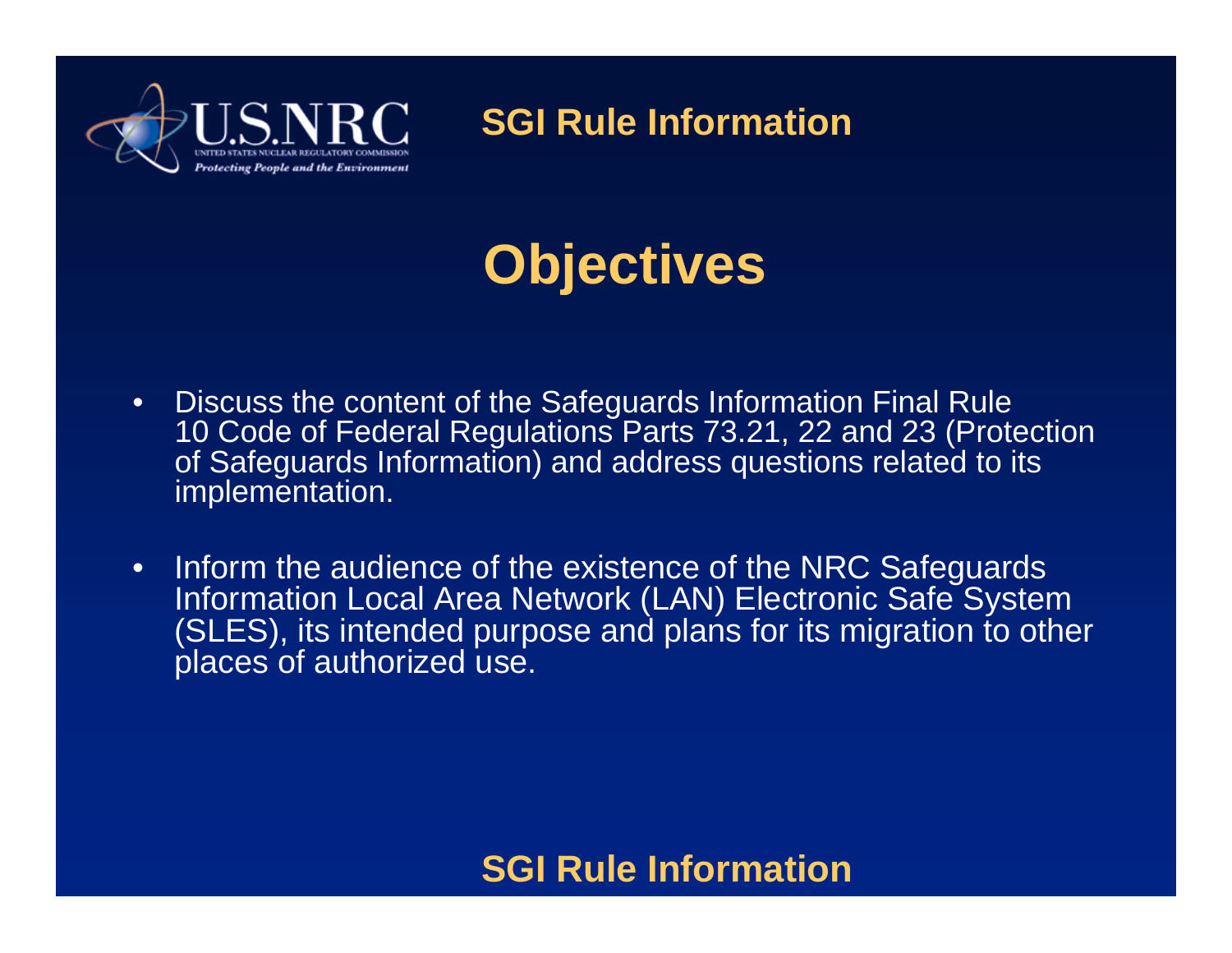

# **Purpose of Rule**

- Regulation updated to:
	- Incorporate Security Orders issued to licensees who were not previously covered by 10 CFR 73.21
	- Incorporate Security Orders issued to non-licensees / applicants
	- Incorporate Energy Policy Act provision requiring fingerprinting
	- Standardize requirements for access to SGI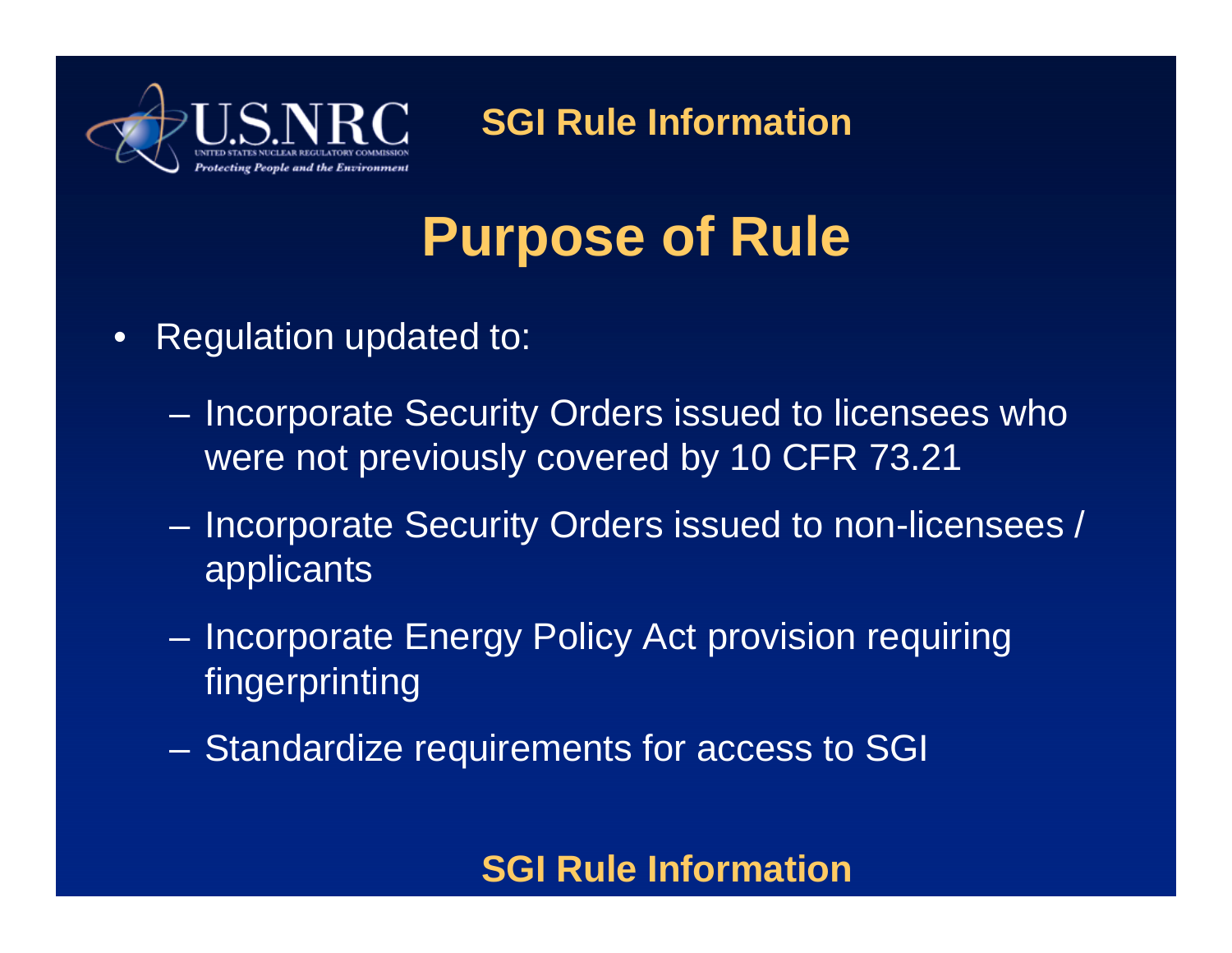

### **Milestones**

- Proposed Rule issued: February 11, 2005
- Revised Proposed Rule issued: October 31, 2006
- Federal Register Notice issued: October 24, 2008
	- 120 day implementation period
- Rule Implementation date: February 23, 2009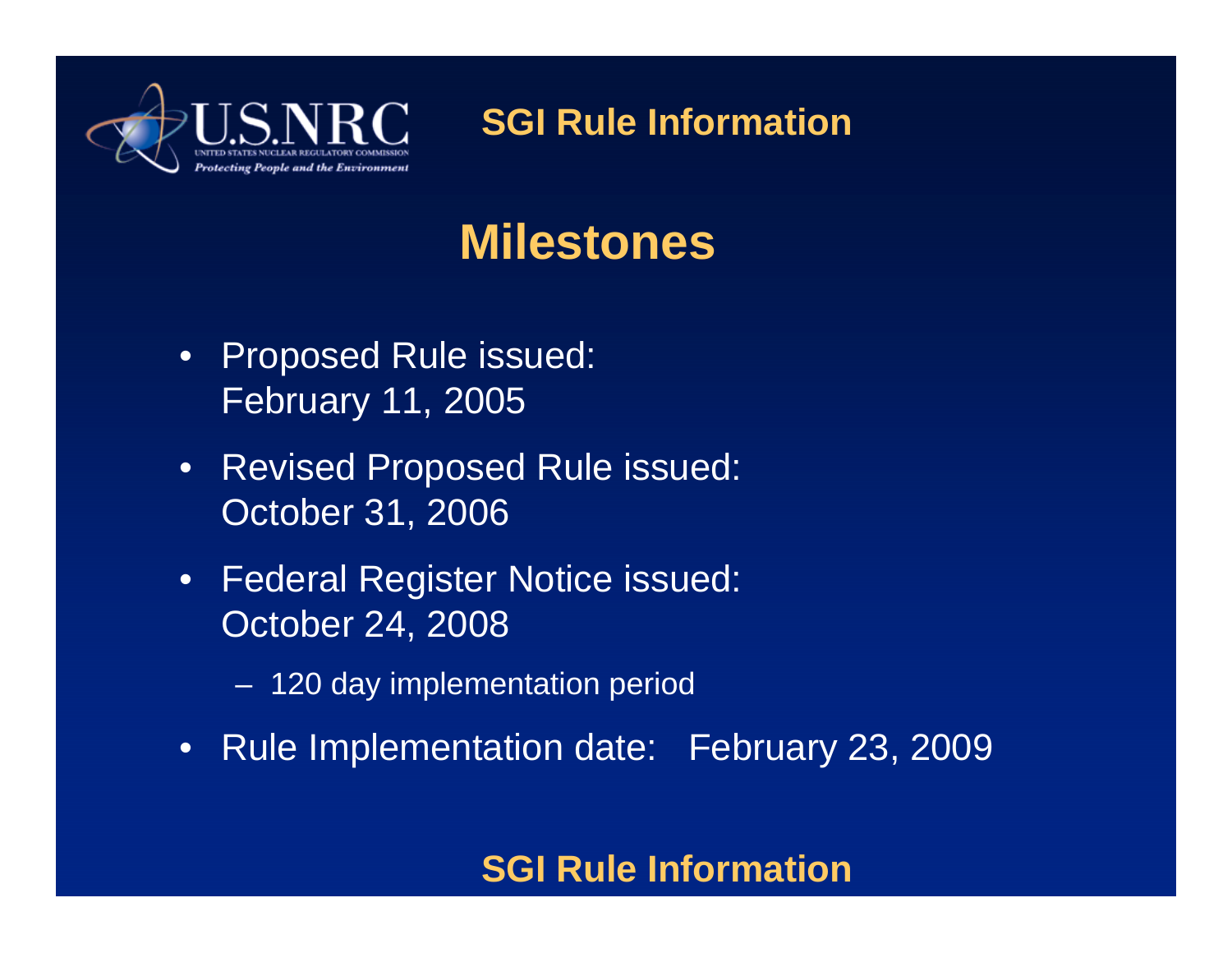

# **Regulatory Guidance and Information**

- Regulatory Information Summary
	- Public comment period ended April 13, 2009
- Regulatory Guide
	- Currently in concurrence with Staff
- Revised Inspection Procedure 81810
	- Currently in concurrence with Staff
- SGI Marking Guide
	- Posted on NRC internal and public webpage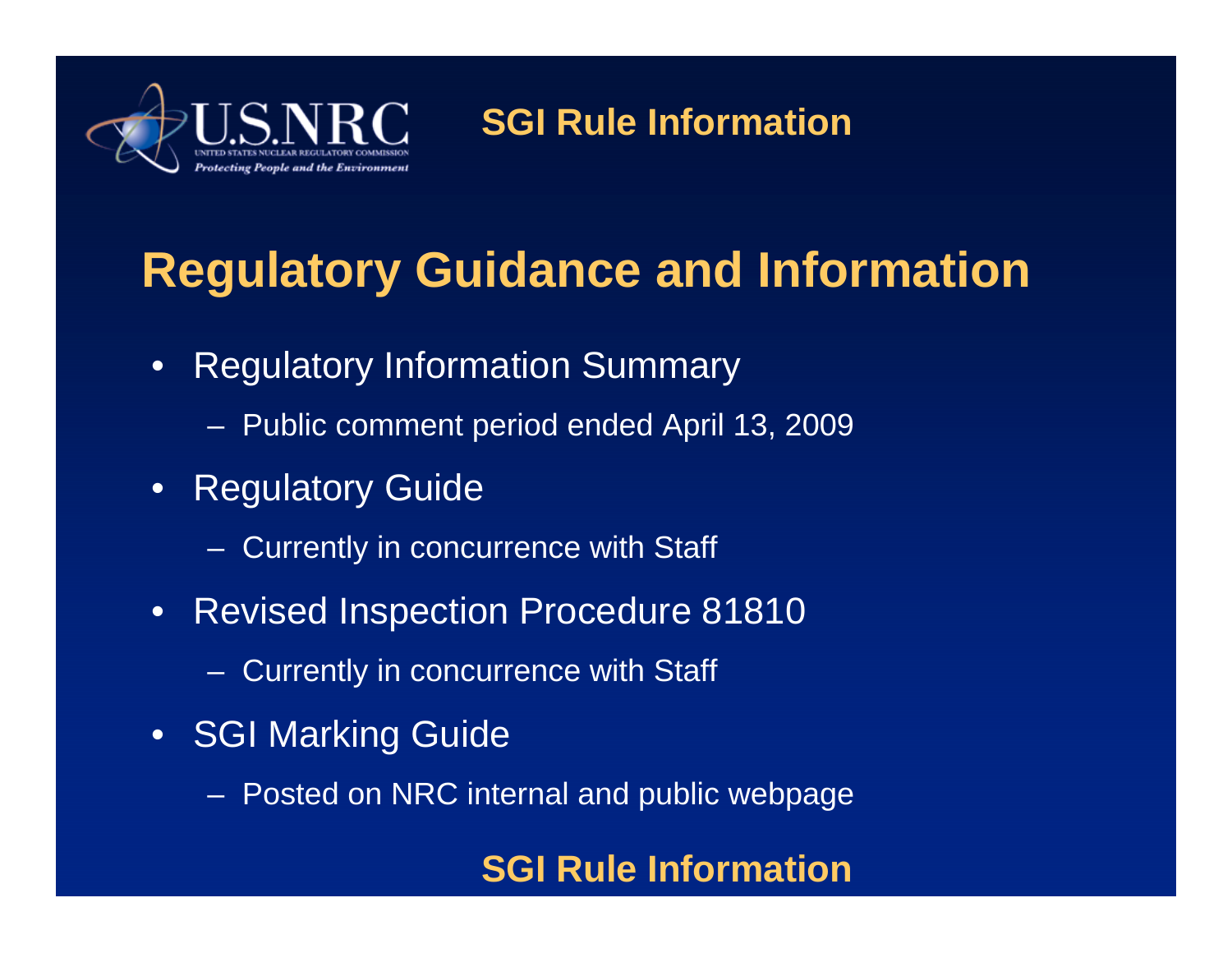

## **Regulatory Requirements**

### Fingerprint requirements

- Submitted to NRC
	- Verification of identity
	- Criminal History Records Check
- Mandatory unless exempted by 73.59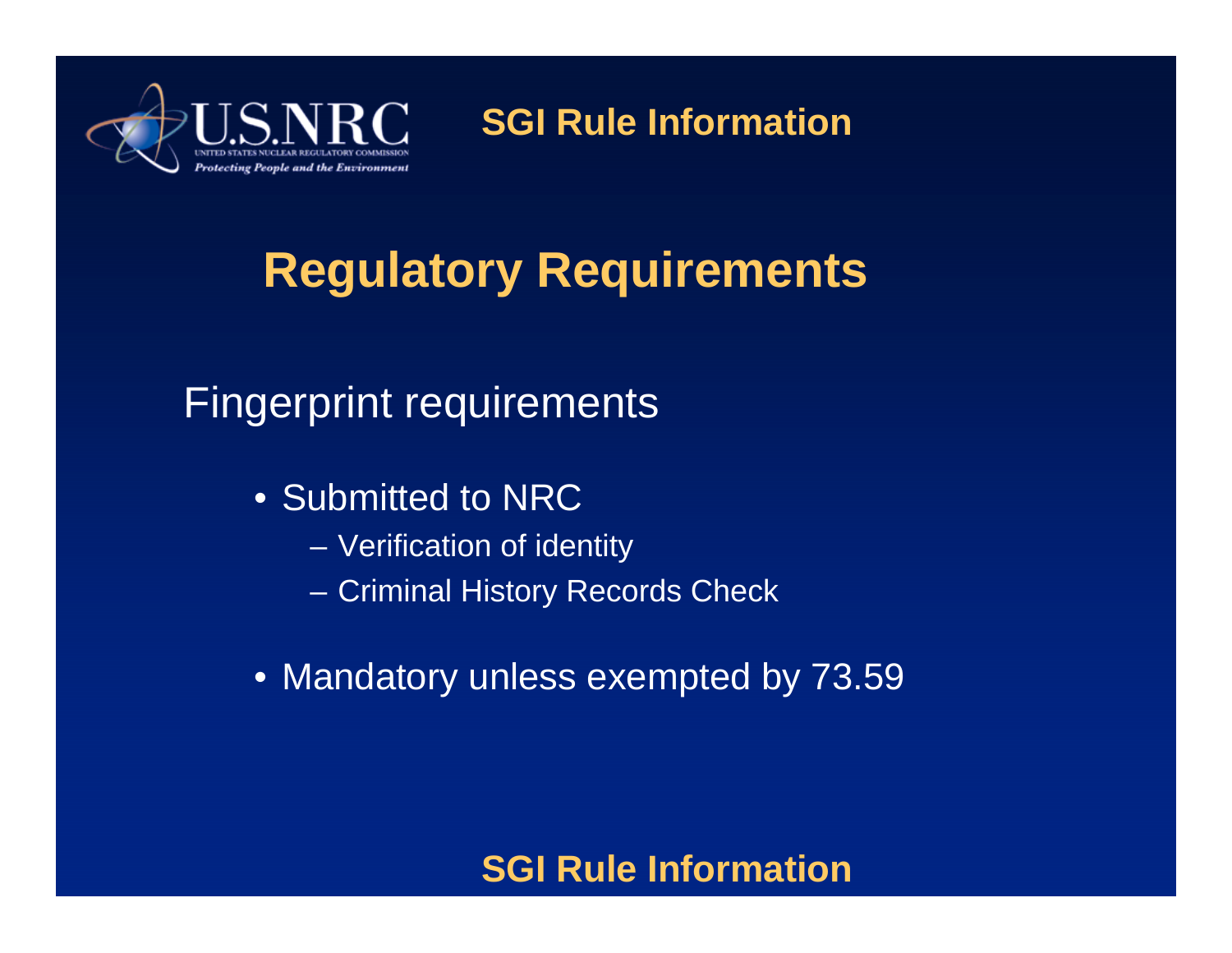

### **Regulatory Requirements**

Trustworthiness and Reliability (T&R) Determination required for access to SGI

T&R based upon a background check:

- Employment history
- Education history
- Personal references
	- Sufficient to support the Trustworthiness & Reliability determination to both the Organization and the Commission
		- Acceptable documentation from other authorized holders of SGI
		- National Security Clearances acceptable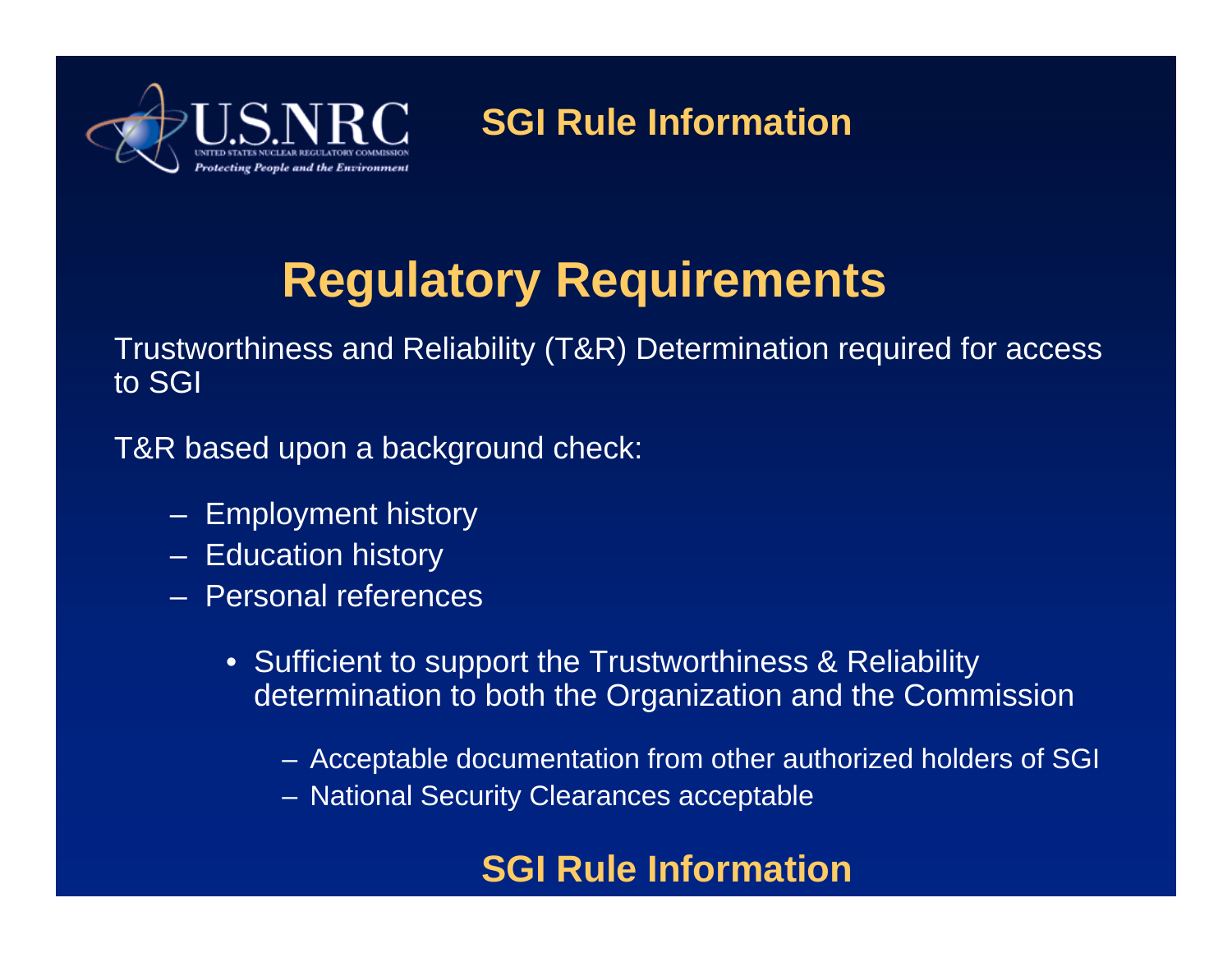

### **Regulatory Requirements Addressed**

- Information that must be protected
- Conditions for Access
- Storage requirements
- Marking of documents and other SGI matter
- External transmission of documents and matter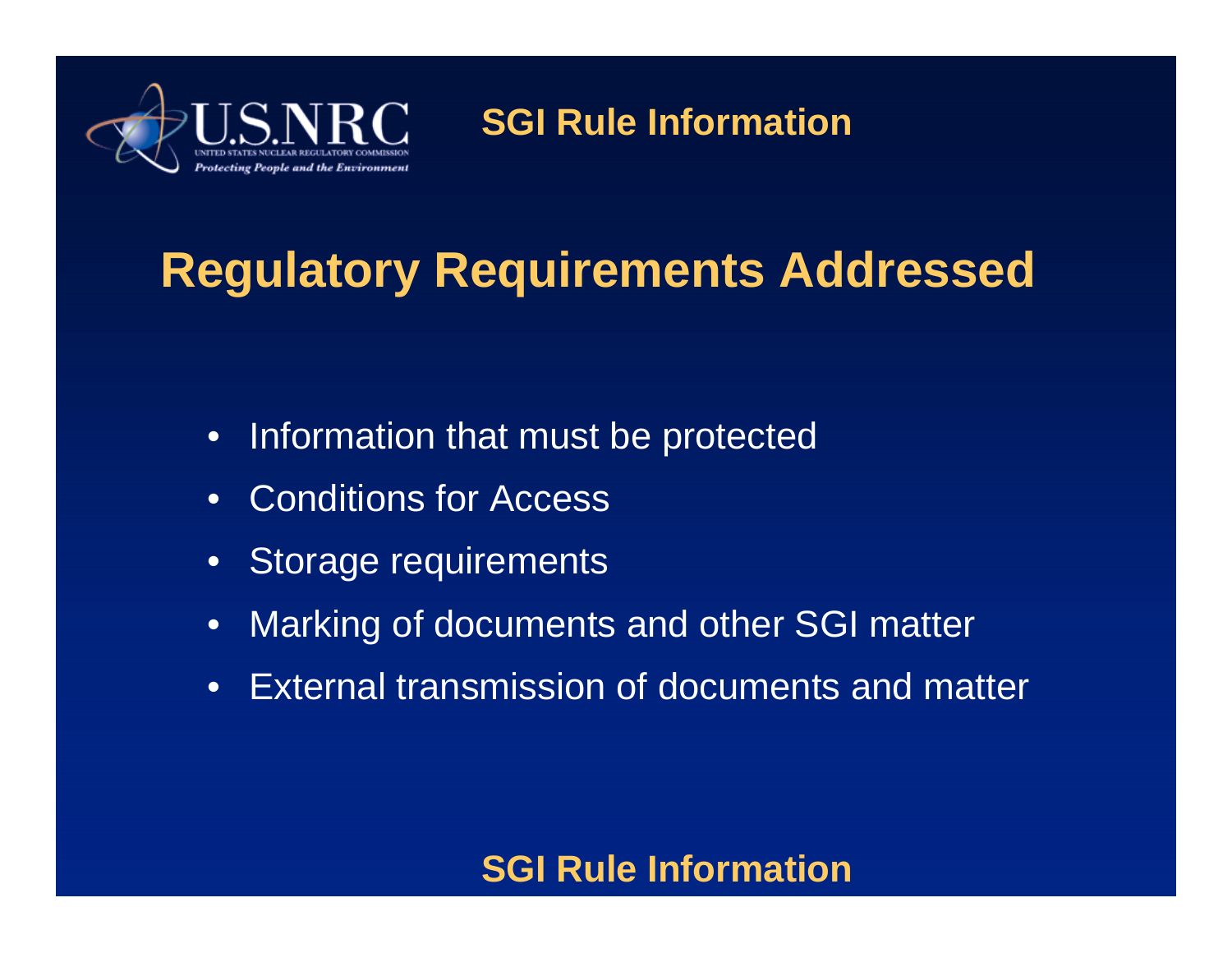

### **Regulatory Requirements Addressed**

- Processing SGI on electronic systems
- Removal from SGI category
- Reproduction of SGI
- Destruction of SGI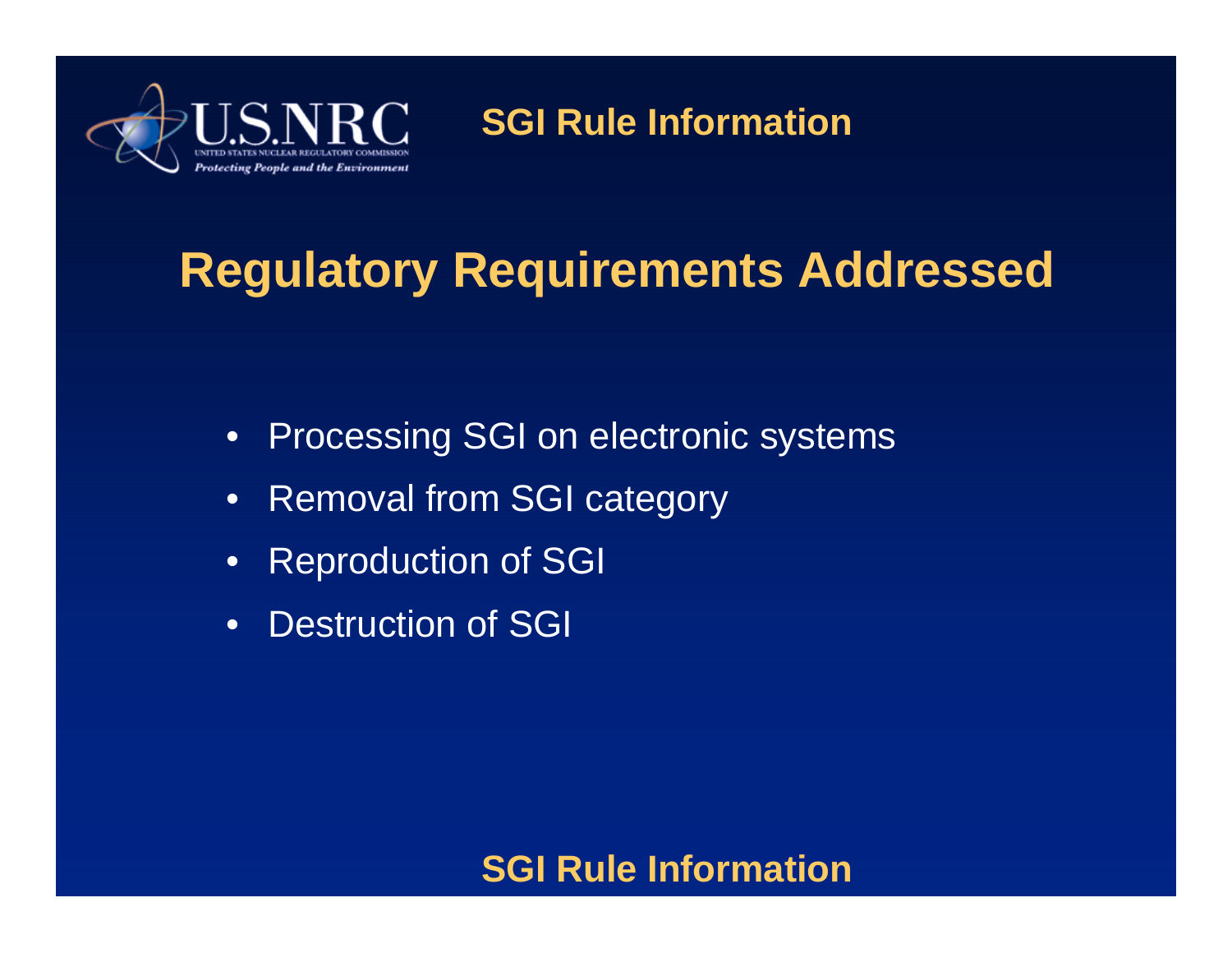

### **SLES Objective**

- Provide a secure network for authorized users to access Safeguards information (SGI) documents electronically, and provide a knowledge management repository for SGI
- Implement a secure SGI records repository in compliance with National Archives and Records Administration (NARA) **requirements**
- Enable the management and collaboration (e.g. adding, storing, searching, and retrieving) of SGI documents in a centralized electronic document management system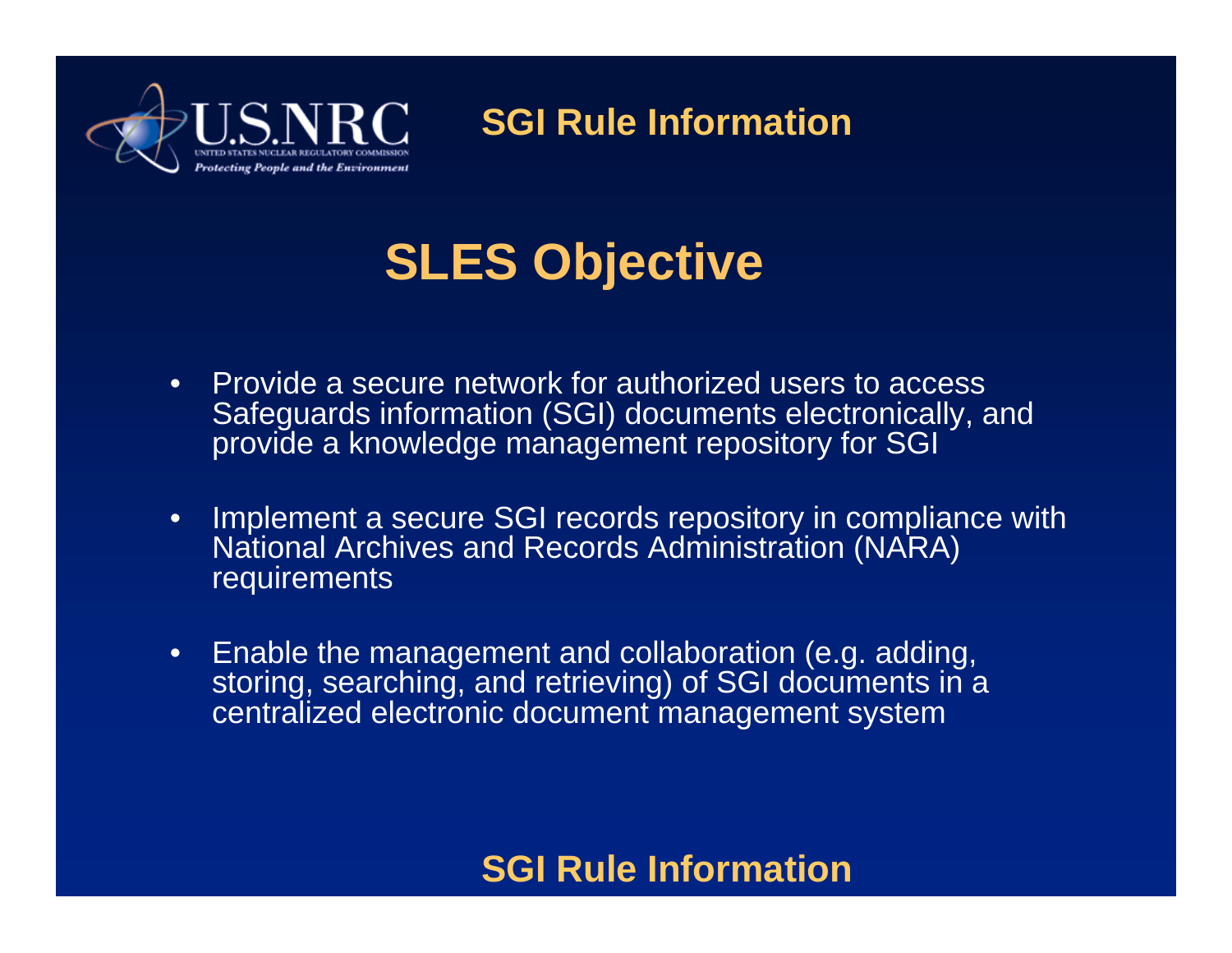

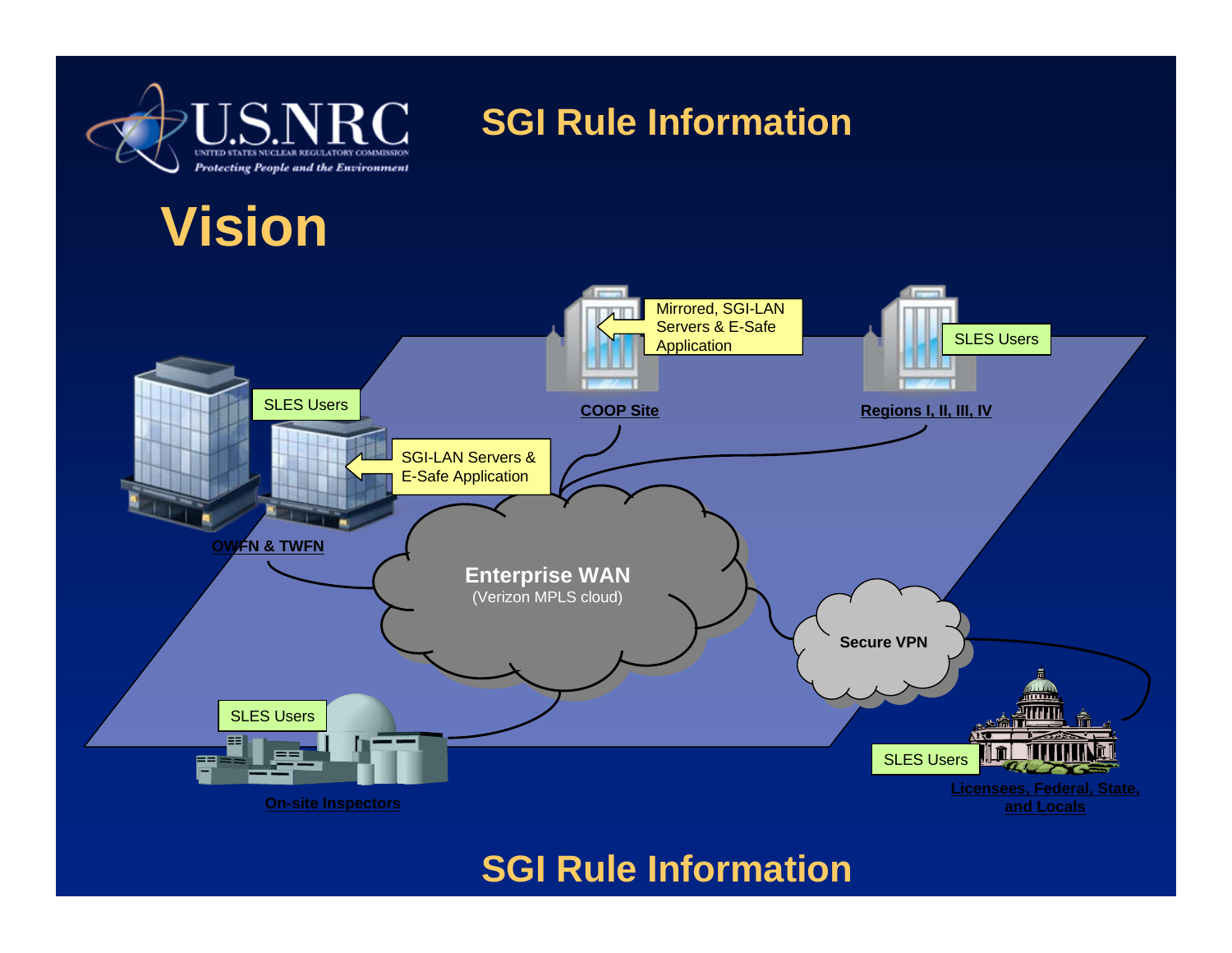

## **Project Time-Line**



**SGI Rule Information** = Milestone Marker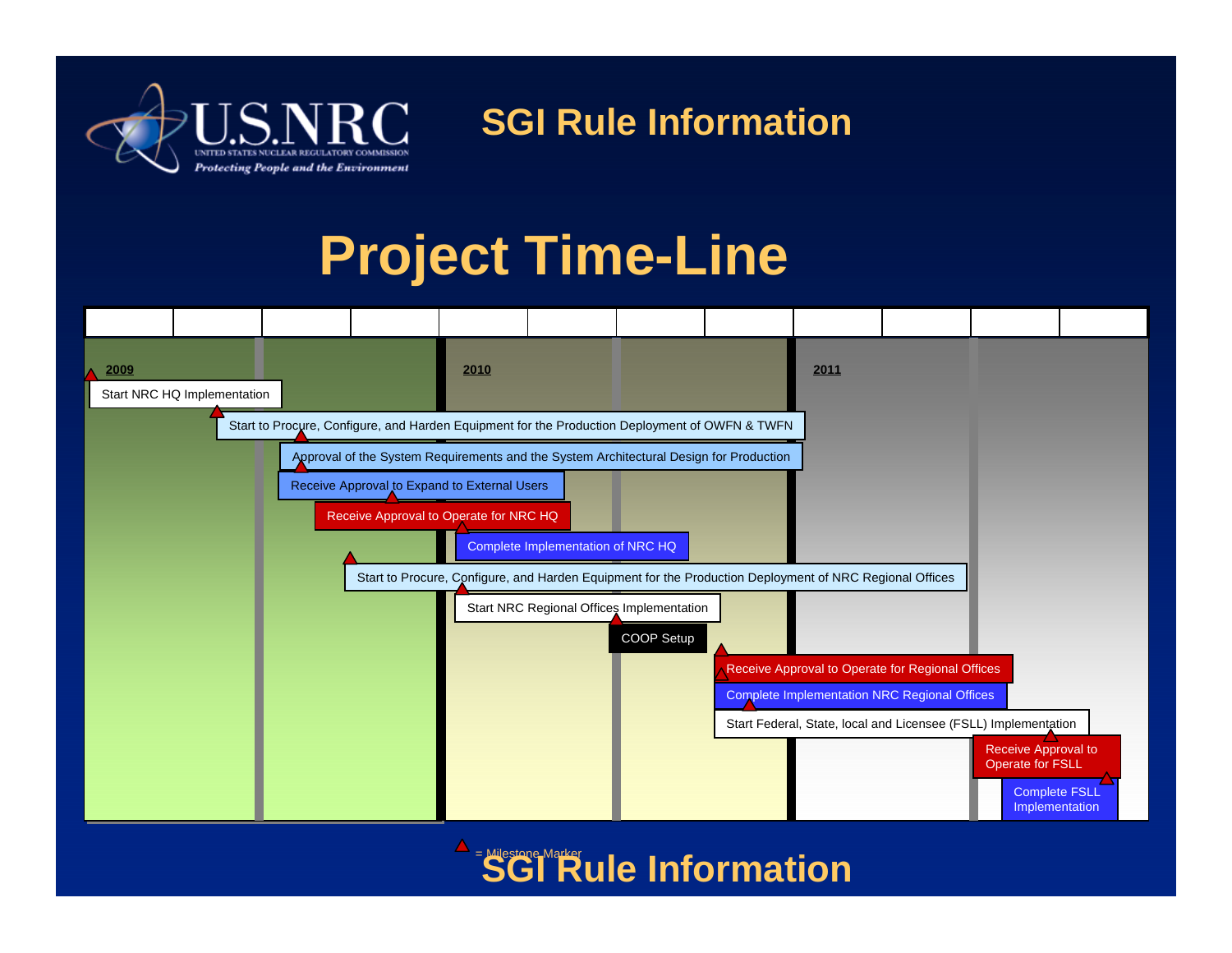

# **NRC Intent**

- Strike a balance between the public's right to information so they can meaningfully participate in regulatory processes and the need to protect sensitive security information from inadvertent release or unauthorized disclosure.
- Continue to evaluate its requirements, policies and guidance concerning the protection and authorized disclosure of Safeguards Information.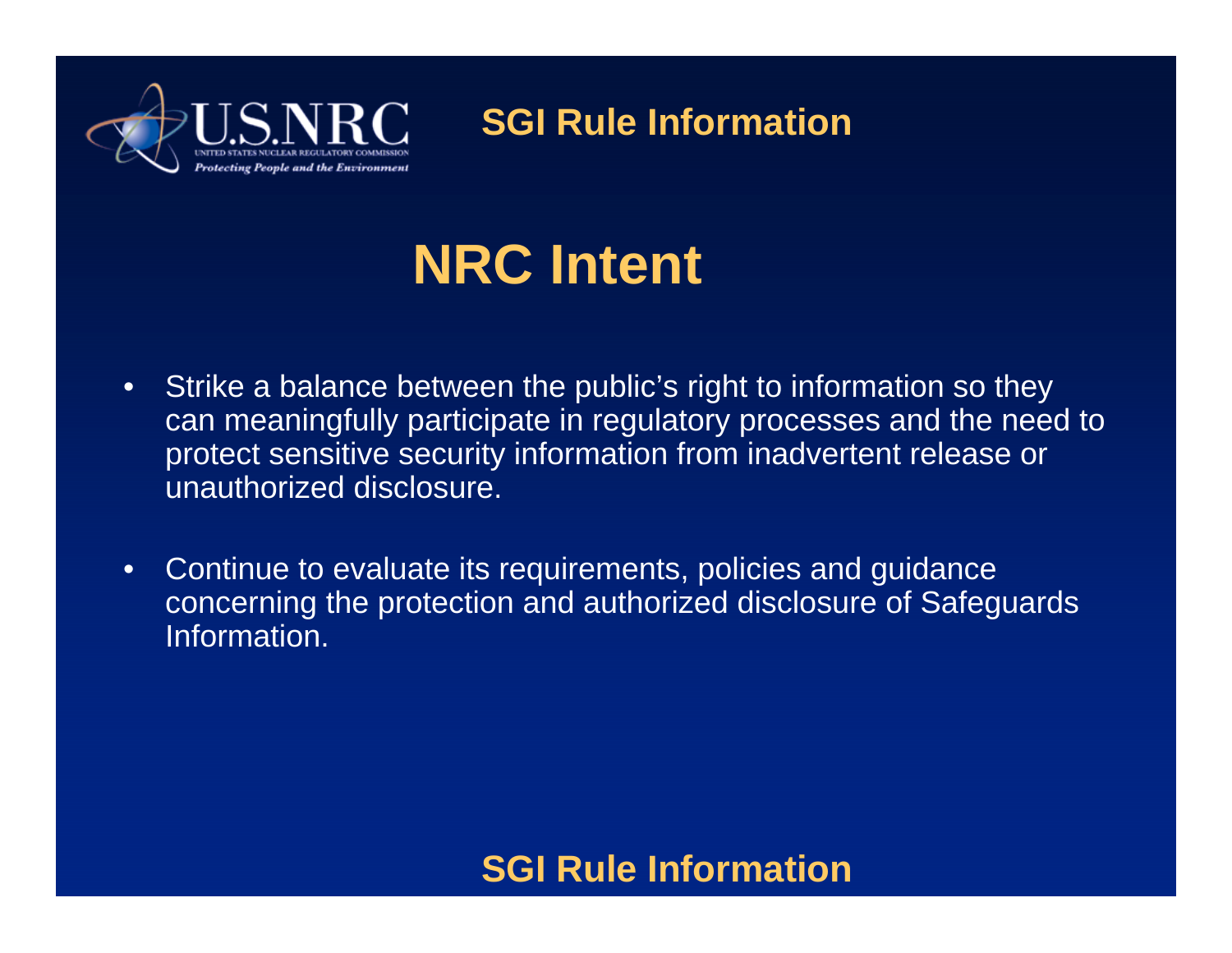

# **Questions and Answers**